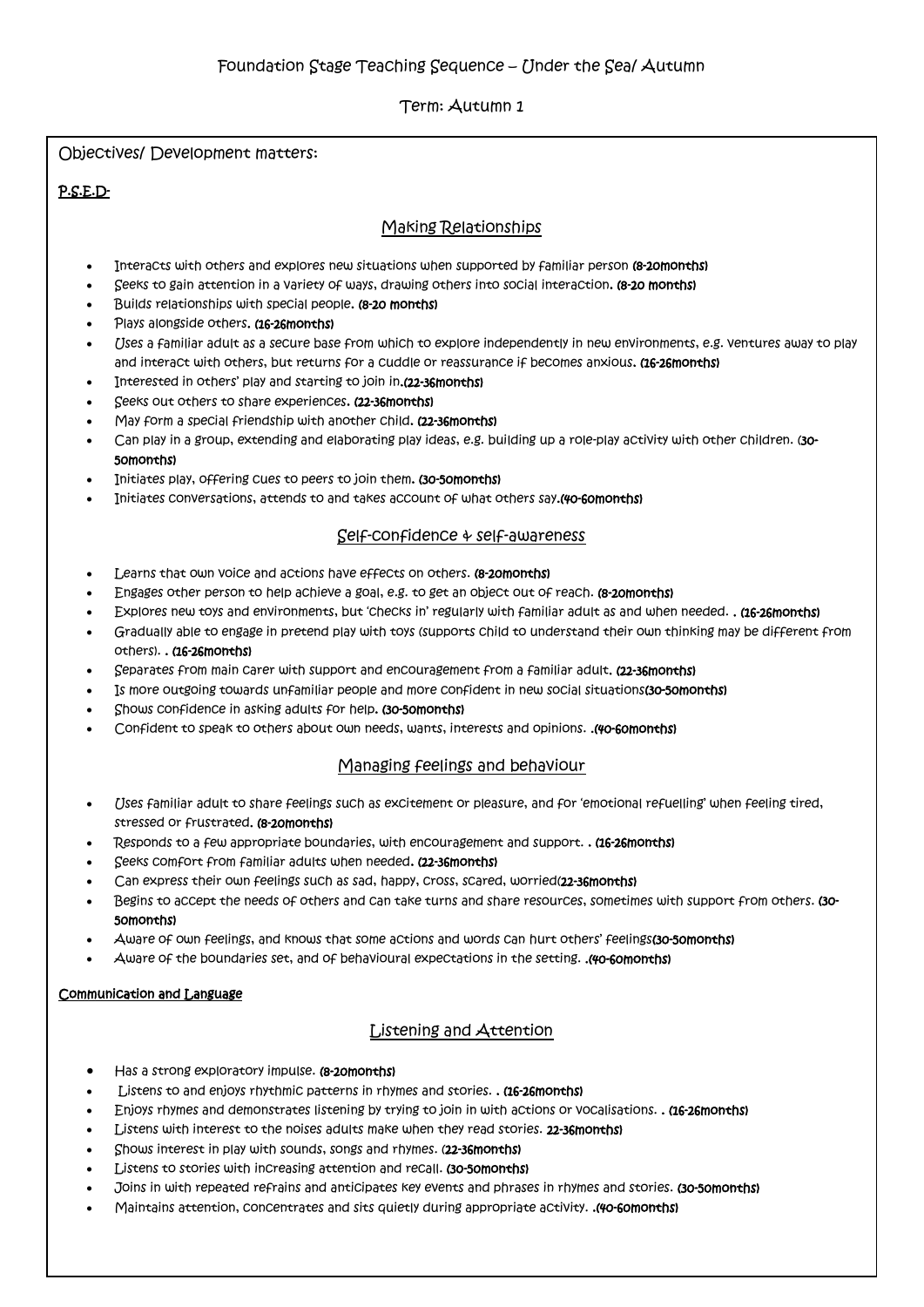# Understanding

- Responds to the different things said when in a familiar context with a special person (e.g. 'Where's Mummy?', Where's your nose?'). (8-20months)
- Selects familiar objects by name and will go and find objects when asked, or identify objects from a group. . (16-26months)
- Understands more complex sentences, e.g. 'Put your toys away and then we'll read a book.' (22-36months)
- Developing understanding of simple concepts (e.g. big/little). (22-36months)
- Responds to simple instructions, e.g. to get or put away an object. (30-50months)
- Listens and responds to ideas expressed by others in conversation or discussion. (40-60months)

# Speaking

- Creates personal words as they begin to develop language. (8-20months)
- Beginning to talk about people and things that are not present. (16-26months)
- Uses different types of everyday words (nouns, verbs and adjectives, e.g. banana, go, sleep, hot). (16-26months)
- Uses language as a powerful means of widening contacts, sharing feelings, experiences and thoughts. (22-36months)
- Uses simple sentences (e.g.' Mummy gonna work.') (22-36 months)
- Uses vocabulary focused on objects and people that are of particular importance to them(30-50months)
- Beginning to use more complex sentences to link thoughts (e.g. using and, because). (30-50months)
- Uses talk in pretending that objects stand for something else in play, e.g. 'This box is my castle.' (30-50months)
- (Jses language to imagine and recreate roles and experiences in play situations. (40-60months)
- Introduces a storyline or narrative into their play. (40-60 months)

# Physical Development

## Moving and handling

- Holds pen or crayon using a whole hand (palmar) grasp and makes random marks with different strokes(8-20months)
- Walks upstairs holding hand of adult. (16-26months)
- Makes connections between their movement and the marks they make. (16-26 months)
- Imitates drawing simple shapes such as circles and lines. (22-36months)
- May be beginning to show preference for dominant hand(22-36months)
- Walks upstairs or downstairs holding onto a rail two feet to a step. (22-36months)
- Climbs confidently and is beginning to pull themselves up on nursery play climbing equipment. 22-36months)
- Holds pencil between thumb and two fingers, no longer using whole-hand grasp. (30-50months)
- Holds pencil near point between first two fingers and thumb and uses it with good control. (30-50months)
- Draws lines and circles using gross motor movements. (30-50months)
- Mounts stairs, steps or climbing equipment using alternate feet. (30-50months)
- Can copy some letters, e.g. letters from their name. (30-50months)
- Shows a preference for a dominant hand. (40-60months)
- Begins to use anticlockwise movement and retrace vertical lines. (40-60months)
- Begins to form recognisable letters. (40-60months)
- (Jses a pencil and holds it effectively to form recognisable letters, most of which are correctly formed. (40-60months)
- Experiments with different ways of moving(40-60months)

### Health and Safety

- Can actively cooperate with nappy changing (lies still, helps hold legs up). (8-20months)
- Starts to communicate urination, bowel movement(8-20months)
- Holds cup with both hands and drinks without much spilling. 16-26months)
- Clearly communicates wet or soiled nappy or pants. 16-26months)
- Shows some awareness of bladder and bowel urges. 16-26months)
- Shows awareness of what a potty or toilet is used for. 16-26months)
- Shows a desire to help with dressing/undressing and hygiene routines. 16-26months)
- Clearly communicates their need for potty or toilet. . (22-36months)
- Beginning to recognise danger and seeks support of significant adults for help. . (22-36months)
- Helps with clothing, e.g. puts on hat, unzips zipper on jacket, takes off unbuttoned shirt. . (22-36months)
- Beginning to be independent in self-care, but still often needs adult support. . (22-36months)
- Gains more bowel and bladder control and can attend to toileting needs most of the time themselves. (30-50months)
- Can usually manage washing and drying hands. (30-50months)
- Dresses with help, e.g. puts arms into open-fronted coat or shirt when held up, pulls up own trousers, and pulls up zipper once it is fastened at the bottom. (30-50months)
- Usually dry and clean during the day. (40-60months)
- Shows some understanding that good practices with regard to exercise, eating, sleeping and hygiene can contribute to good health. (40-60months)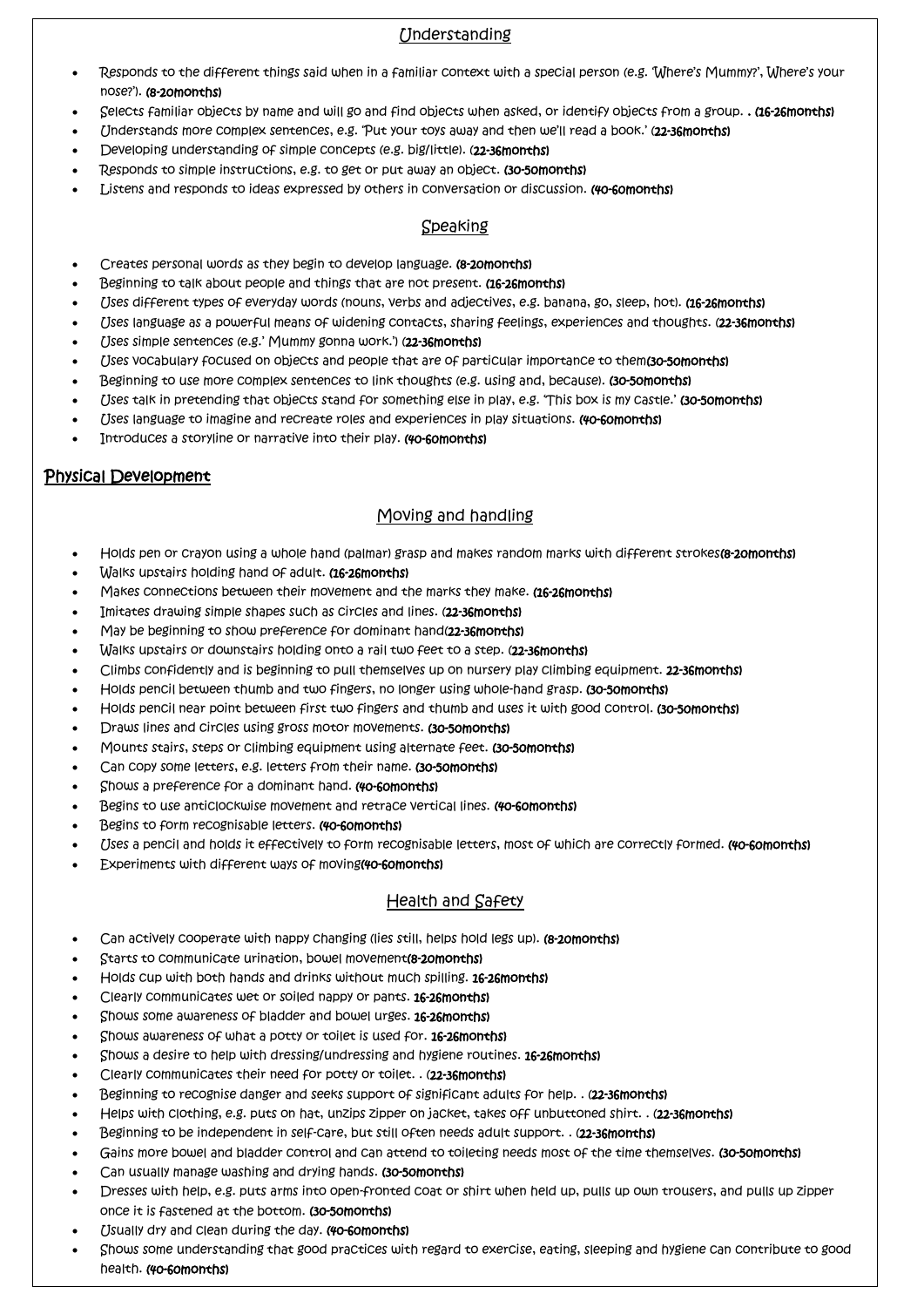# **Literacy**

# **Reading**

- Handles books and printed material with interest. (8-20months)
- Interested in books and rhymes and may have favourites. 16-26months)
- Has some favourite stories, rhymes, songs, poems or jingles. (22-36months)
- Repeats words or phrases from familiar stories. (22-36months)
- Fills in the missing word or phrase in a known rhyme, story or game, e.g. 'Humpty Dumpty sat on a ... (22-36months)
- Enjoys rhyming and rhythmic activities. (30-50months)
- Listens to and joins in with stories and poems, one-to-one and also in small groups. (30-50months)
- Joins in with repeated refrains and anticipates key events and phrases in rhymes and stories. (30-50months)
- (Jses vocabulary and forms of speech that are increasingly influenced by their experiences of books. (40-60months)
- Enjoys an increasing range of books. (40-60months)

### Writing

- Distinguishes between the different marks they make (22-36months)
- Sometimes gives meaning to marks as they draw and paint. (30-50months)
- Gives meaning to marks they make as they draw, write and paint. (40-60 months)

### **Mathematics**

### Numbers

- Develops an awareness of number names through their enjoyment of action rhymes and songs that relate to their experience of numbers. (8-20months)
- Says some counting words randomly. 16-26months)
- Recites some number names in sequence. (22-36months)
- Creates and experiments with symbols and marks representing ideas of number. (22-36months)
- Uses some number names and number language spontaneously. (30-50months)
- Beginning to represent numbers using fingers, marks on paper or pictures. (30-50months)
- Sometimes matches numeral and quantity correctly. (30-50months)
- Recognise some numerals of personal significance (40-60months)
- Counts objects to 10, and beginning to count beyond 10. (40-60months)

#### Shape, space and measure

- Gets to know and enjoy daily routines, such as getting-up time, mealtimes, nappy time, and bedtime. (8-20months)
- Associates a sequence of actions with daily routines. 16-26months)
- Beginning to understand that things might happen 'now'. 16-26months)
- Understands some talk about immediate past and future, e.g. 'before', 'later' or 'soon'. (22-36months)
- Anticipates specific time-based events such as mealtimes or home time. (22-36months)
- Uses positional language. (30-50months)
- Shows interest in shape by sustained construction activity or by talking about shapes or arrangements. (30-50months)
- Orders two or three items by length or height. (40-60months)

# Understanding of the World

Ξ

#### People and Communities

- Is curious about people and shows interest in stories about themselves and their family. . 16-26months)
- Enjoys pictures and stories about themselves, their families and other people . 16-26months)
- Has a sense of own immediate family and relations. . (22-36 months)
- Beginning to have their own friends. . (22-36months)
- Learns that they have similarities and differences that connect them to, and distinguish them from, others. . (22-36months)
- Shows interest in the lives of people who are familiar to them. (30-50months)
- Knows some of the things that make them unique, and can talk about some of the similarities and differences in relation to friends or family. (30-50months)
- Enjoys joining in with family customs and routines. . (40-60months)

#### **The Morld**

- Closely observes what animals, people and vehicles do. . (8-20months)
- Remembers where objects belong. 16-26months)